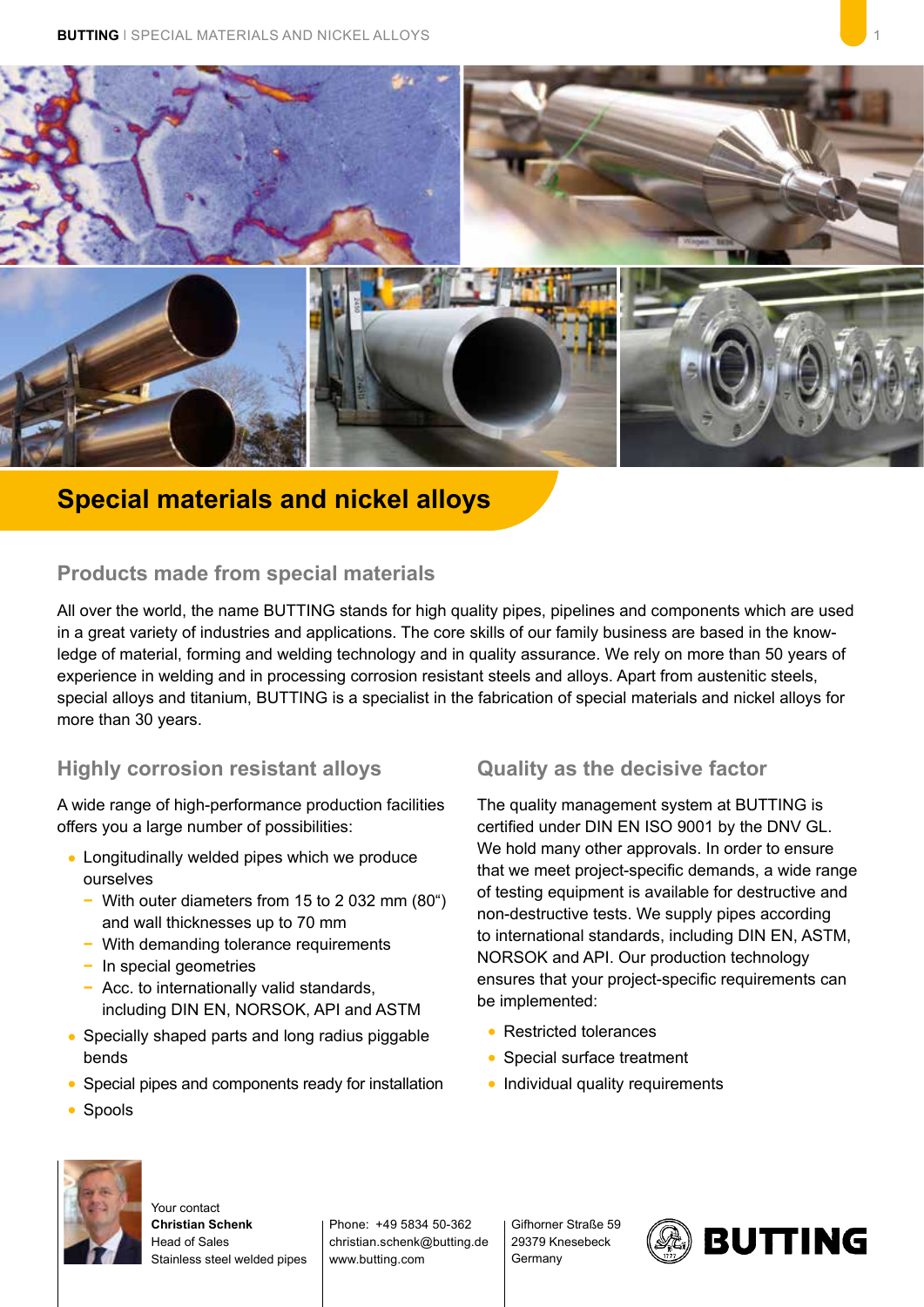

## **Individual material selection**

corrosive application. The BUTTING manufacturing programme offers you a broad spectrum of high-quality materials for your individual corrosive application.

| Excerpt of the BUTTING delivery programme for special alloy |                           |                                           |                                                   |                                                             |                                                         |                                                      |                                        |  |  |  |  |  |
|-------------------------------------------------------------|---------------------------|-------------------------------------------|---------------------------------------------------|-------------------------------------------------------------|---------------------------------------------------------|------------------------------------------------------|----------------------------------------|--|--|--|--|--|
| <b>Material</b><br>grade                                    | <b>Similar</b><br>UNS-No. | <b>Other</b><br>commercial<br>designation | Abbreviation                                      | <b>DIN or SEW for</b><br>parent metal<br>(coil/plate), pipe | <b>ASTM</b><br>for the parent<br>metal/pipe             | VdTÜV-<br><b>Werkstoff-</b><br>blatt (data<br>sheet) | <b>Density</b><br>(g/cm <sup>3</sup> ) |  |  |  |  |  |
| 1.4361                                                      | S30600                    |                                           | X1CrNiSi18-15-4                                   | DIN EN 10088-2                                              | A240/A269,<br>A312, A358                                |                                                      | 7.7                                    |  |  |  |  |  |
| 1.4429                                                      | S31653                    |                                           | X2CrNi-<br>MoN17-13-3                             | DIN EN 10028-7/<br>DIN EN 10217-7,<br>DIN EN 10296-2        | A240/A249,<br>A269, A312,<br>A358, A376                 |                                                      | 8.0                                    |  |  |  |  |  |
| 1.4462                                                      | S31803/<br>S32205         | Duplex                                    | X2CrNiMoN22-5-3                                   | DIN EN 10028-7/<br>DIN EN 10217-7,<br>DIN EN 10296-2        | A240/A790,<br>A928                                      | 418                                                  | 7.8                                    |  |  |  |  |  |
| 1.4410                                                      | S32750                    | Superduplex                               | X2CrNiMoN25-7-4                                   | DIN EN 10028-7/<br>DIN EN 10217-7,<br>DIN EN 10296-2        | A240/A790,<br>A928                                      |                                                      | 7.8                                    |  |  |  |  |  |
| 1.4501                                                      | S32760                    | ZERON100,<br>Superduplex                  | X2CrNiMo<br>CuWN25-7-4                            | DIN EN 10028-7/<br>DIN EN 10217-7                           | A240/A790,<br>A928                                      |                                                      | 7.8                                    |  |  |  |  |  |
| 1.4529                                                      | N08926                    |                                           | X1NiCrMo<br>CuN25-20-6/<br>X1NiCrMo<br>CuN25-20-7 | DIN EN 10028-7/<br>DIN EN 10217-7                           | B625, A240/<br>A249, A269,<br>A312, A358,<br>B673, B674 | 502                                                  | 8.1                                    |  |  |  |  |  |
| 1.4539                                                      | N08904                    | 904L                                      | X1NiCrMo<br>CuN25-20-5                            | DIN EN 10028-7/<br>DIN EN 10217-7,<br>DIN EN 10296-2        | A240/A249,<br>A269, A312,<br>A358                       | 421                                                  | 8.0                                    |  |  |  |  |  |
| 1.4547                                                      | S31254                    | 254SMO                                    | X1CrNiMo<br>CuN20-18-7                            | DIN EN 10028-7/<br>DIN EN 10217-7                           | A240/A249,<br>A269, A312,<br>A358, A409                 | 473                                                  | 8.0                                    |  |  |  |  |  |
| 1.4562                                                      | N08031                    | Alloy 31                                  | X1NiCrMo<br>CuN32-28-7                            | <b>SEW 400</b>                                              | B625/B619,<br>B626                                      | 509                                                  | 8.0                                    |  |  |  |  |  |
| 1.4563                                                      | N08028                    | Alloy 28                                  | X1NiCrMo<br>Cu31-27-4                             | DIN EN 10028-7/<br>DIN EN 10217-7                           | <b>B709</b>                                             | 483                                                  | 8.0                                    |  |  |  |  |  |
| 1.4565/<br>1.4565 S                                         | S34565                    | Superaustenit                             | X2CrNiMn<br>MoNbN25-18-5-4                        | DIN EN 10088-2                                              | A240/A249,<br>A269, A312,<br>A358                       | 537                                                  | 8.0                                    |  |  |  |  |  |
| 1.4591                                                      | R20033                    | Alloy 33                                  | X1CrNiMo<br>CuN33-32-1                            | <b>SEW 400</b>                                              | B625/B619,<br>B626                                      | 516                                                  | 7.9                                    |  |  |  |  |  |
| 1.4828                                                      | S30900                    |                                           | X15CrNiSi20-12                                    | DIN EN 10095,<br>SEW 470/<br>DIN EN 10296-2                 | A167                                                    |                                                      | 7.9                                    |  |  |  |  |  |
| 1.4841                                                      | S31000                    |                                           | X15CrNiSo25-21                                    | DIN EN 10095/<br><b>SEW 470</b>                             | A167                                                    |                                                      | 7.9                                    |  |  |  |  |  |
| 1.4876                                                      | N08800                    | Alloy 800                                 | X10NiCrAlTi32-20                                  | DIN EN 10095,<br>SEW 470/<br>DIN EN 10028-7                 | A240, B409/<br>A358,<br>B514, B515                      | 412, 434                                             | 8.0                                    |  |  |  |  |  |

Continuation > Continuation >>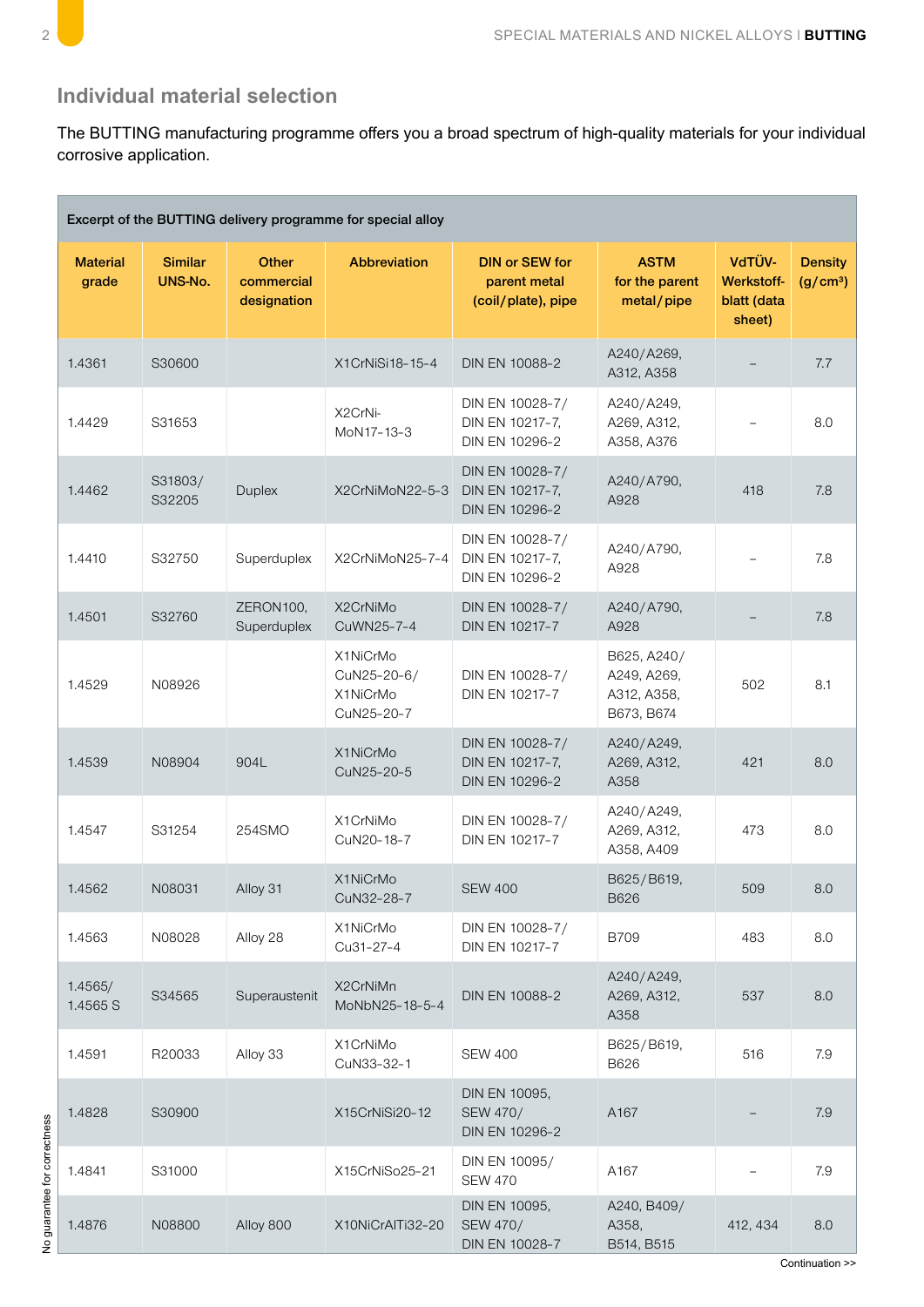Г

н

| Excerpt of the BUTTING delivery programme for special alloy (continuation) |                           |                                           |                  |                                                               |                                             |                                                      |                                        |  |  |  |  |
|----------------------------------------------------------------------------|---------------------------|-------------------------------------------|------------------|---------------------------------------------------------------|---------------------------------------------|------------------------------------------------------|----------------------------------------|--|--|--|--|
| <b>Material</b><br>grade                                                   | <b>Similar</b><br>UNS-No. | <b>Other</b><br>commercial<br>designation | Abbreviation     | <b>DIN or SEW for</b><br>parent metal<br>(coil/plate), pipe   | <b>ASTM</b><br>for the parent<br>metal/pipe | VdTÜV-<br><b>Werkstoff-</b><br>blatt (data<br>sheet) | <b>Density</b><br>(g/cm <sup>3</sup> ) |  |  |  |  |
| 1.4958                                                                     | N08810                    | Alloy 800H                                | X5NiCrAlTi31-20  | DIN EN 10028-7                                                | A240, B409/A358,<br>B514, B515              |                                                      | 8.0                                    |  |  |  |  |
| 1.4959                                                                     | N08811                    | Alloy 800HT                               | X8NiCrAlTi32-21  | DIN EN 10028-7                                                | A240, B409/B515                             | $\overline{\phantom{a}}$                             | 8.0                                    |  |  |  |  |
| <b>CW352H</b><br>(previously:<br>2.0872)                                   | C70600                    | Cunifer 10                                | CuNi10Fe1Mn      | <b>DIN EN 1652</b>                                            | B122, B171/B466,<br>B467                    | 420                                                  | 8.9                                    |  |  |  |  |
| <b>CW354H</b><br>(previously:<br>2.0882)                                   | C71500                    | Cunifer 30                                | CuNi30Mn1Fe      | <b>DIN EN 1652</b>                                            | B122, B171/B467                             | 420                                                  | 8.9                                    |  |  |  |  |
| 2.4066                                                                     | N02200                    | Alloy 200                                 | Ni99.0           | DIN 17740/<br><b>DIN 17751</b>                                | B162/B725                                   |                                                      | 8.9                                    |  |  |  |  |
| 2.4068                                                                     | N02201                    | Alloy 201                                 | <b>LC-Ni99.0</b> | DIN 17740/<br><b>DIN 17751</b>                                | B162/B725                                   | 345                                                  | 8.9                                    |  |  |  |  |
| 2.4360                                                                     | N04400                    | Alloy 400                                 | NiCu30           | DIN 17743,<br>DIN 17750/<br><b>DIN 17751</b>                  | B127/B725                                   | 263                                                  | 8.8                                    |  |  |  |  |
| 2.4600                                                                     | N10675                    | Alloy B3/B4                               | NiMo 29 Cr       | DIN 17744,<br>DIN 17750/<br><b>DIN 17751</b>                  | B333/B619, B626                             | 512, 517                                             | 9.2                                    |  |  |  |  |
| 2.4602                                                                     | N06022                    | Alloy 22                                  | NiCr21Mo14W      | DIN 17744,<br>DIN 17750/<br><b>DIN 17751</b>                  | B575/B619, B626                             | 479                                                  | 8.7                                    |  |  |  |  |
| 2.4605                                                                     | N06059                    | Alloy 59                                  | NiCr23Mo16Al     | DIN 17744,<br>DIN 17750/<br><b>DIN 17751</b>                  | B575/B619, B626                             | 505                                                  | 8.6                                    |  |  |  |  |
| 2.4610                                                                     | N06455                    | Alloy C4                                  | NiMo16Cr16Ti     | DIN 17744,<br>DIN 17750/<br><b>DIN 17751</b>                  | B575/B619, B626                             | 424                                                  | 8.6                                    |  |  |  |  |
| 2.4633                                                                     | N06025                    | Alloy 602 CA                              | NiCr25FeAlY      | DIN 17742,<br>DIN 17750/<br><b>DIN 17751</b>                  | B168/B516, B517,<br><b>B546</b>             | 540                                                  | 7.9                                    |  |  |  |  |
| 2.4650                                                                     | N07263                    | Alloy C263                                | NiCo20Cr20MoTi   | DIN 17744,<br><b>DIN 17750</b>                                |                                             |                                                      | 8.4                                    |  |  |  |  |
| 2.4700                                                                     |                           | <b>Alloy 2120</b><br>MoN                  | NiCr21Mo20N      |                                                               |                                             | $\overline{\phantom{a}}$                             | 8.6                                    |  |  |  |  |
| 2.4816                                                                     | N06600                    | Alloy 600                                 | NiCr15Fe         | DIN EN 10095,<br>DIN 17742,<br>DIN 17750/<br><b>DIN 17751</b> | B168/B516, B517                             | 305                                                  | 8.5                                    |  |  |  |  |
| 2.4819                                                                     | N10276                    | Alloy C276                                | NiMo16Cr15W      | DIN 17744,<br>DIN 17750/<br><b>DIN 17751</b>                  | B575/B619, B626                             | 400                                                  | 8.9                                    |  |  |  |  |
| 2.4851                                                                     | N06601                    | Alloy 601                                 | NiCr23Fe         | DIN EN 10095,<br>DIN 17742,<br>DIN 17750/<br><b>DIN 17751</b> | B168                                        |                                                      | 8.2                                    |  |  |  |  |
| 2.4856                                                                     | N06625                    | Alloy 625                                 | NiCr22Mo9Nb      | DIN EN 10095,<br>DIN 17744,<br>DIN 17750/<br><b>DIN 17751</b> | B443/B444, B704,<br><b>B705</b>             | 499                                                  | 8.4                                    |  |  |  |  |
| 2.4858                                                                     | N08825                    | Alloy 825                                 | NiCr21Mo         | DIN 17744,<br>DIN 17750/<br><b>DIN 17751</b>                  | B424/B704, B705                             | 432                                                  | 8.1                                    |  |  |  |  |